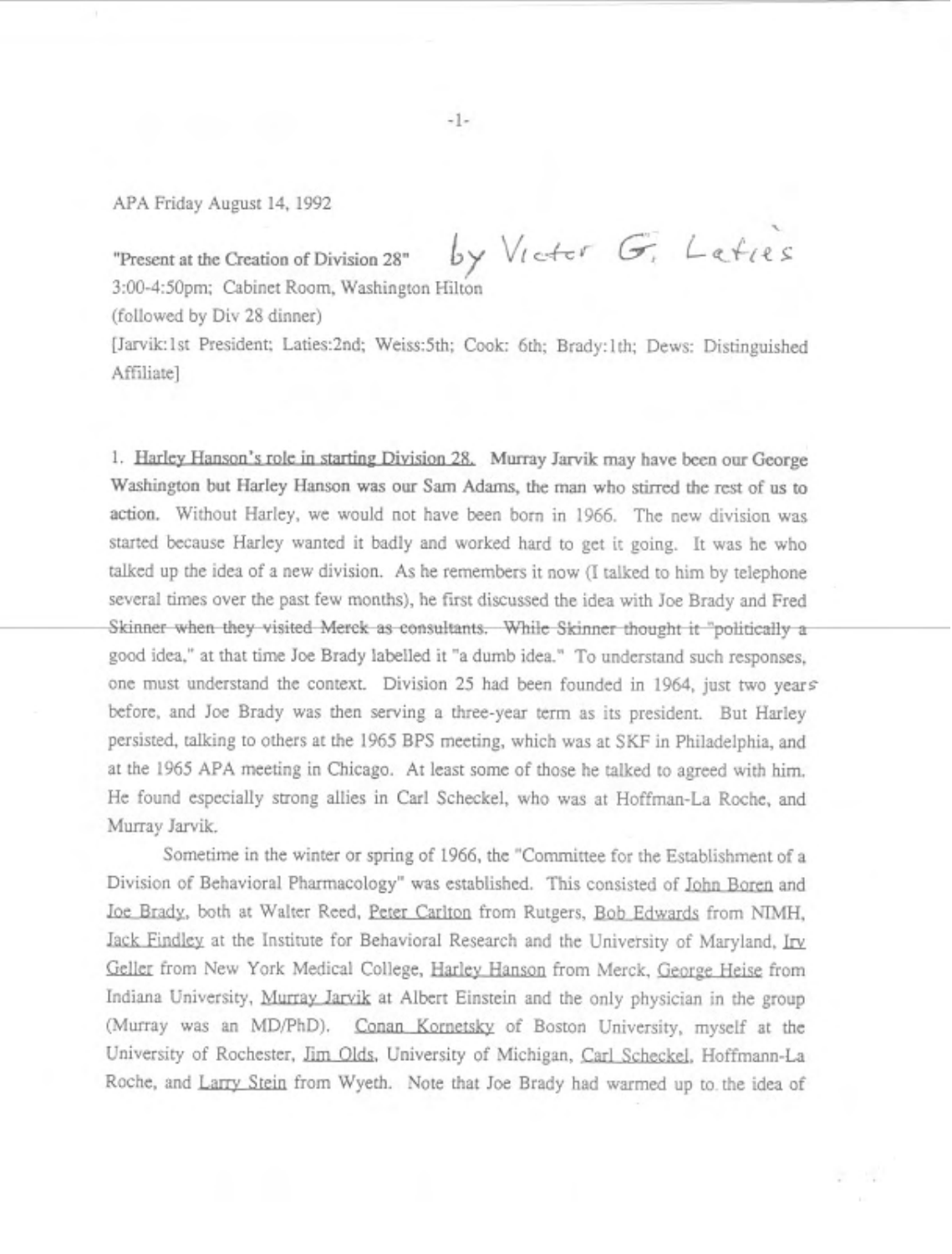another division enough to let his name be listed here.

These are the names listed on the first piece of paper I have been able to find that bears upon the founding of the new division. In this report by Harley, he says that he had sent out 2,080 invitations to support formation of the new division. These went to the members of Divisions 3, 6, and 25, BPS and the subscribers to JEAB. The requirement was that about 200 APA members (1% of the membership) petition that a new division be formed. Each invitation contained a postcard addressed to Harley and he was able to send about 300 such cards to APA headquarters in Washington by May 24th, which was the deadline for consideration at the next Board of Directors meeting. Harley now recalls that this must have been the first time APA had to deal with this strange form for a "petition," hundreds of postcards collected by mail rather than the usual sheets of names collected at meetings. Harley was alerted by Jane Hildreth at APA, the staff person who took care of membership matters, that the application may meet some resistance from other divisions. Murray Jarvik wrote a persuasive letter to the presidents of all the other divisions, laying out in more detail the case for the new division. APA's Board of Directors accepted the unusual "petition" and the new division was voted into life at the Council of Representative meeting in early September.

Harley now says that his main reason for pushing for a new division was political rather than scientific. He thought that the non-experimental psychologists within APA were coming to dominate the organization. One way to combat this was for the experimentalists to form new divisions, which would automatically get them more representation on Council and more time at the convention. Whatever his reasons, they provided the impetus for some very effective action during the summer of 1966 and got us going.

2. How I got to be president. Murray Jarvik had been made president by acclamation, as it were. Like George Washington, he had two terms. Murray's lasted from September 1966 to September 1968.

The division had to supply two names to APA for the summer 1967 ballot, so our members could choose someone who would be President-elect for a year and then succeed Murray at the close of the 1968 APA meeting. A nominations committee of Murray Jarvik, Harley Hanson and Carl Scheckel selected Joe Brady, George Heise, Conan Kornetsky, and myself. These names were sent to the membership in January to be ranked --there was also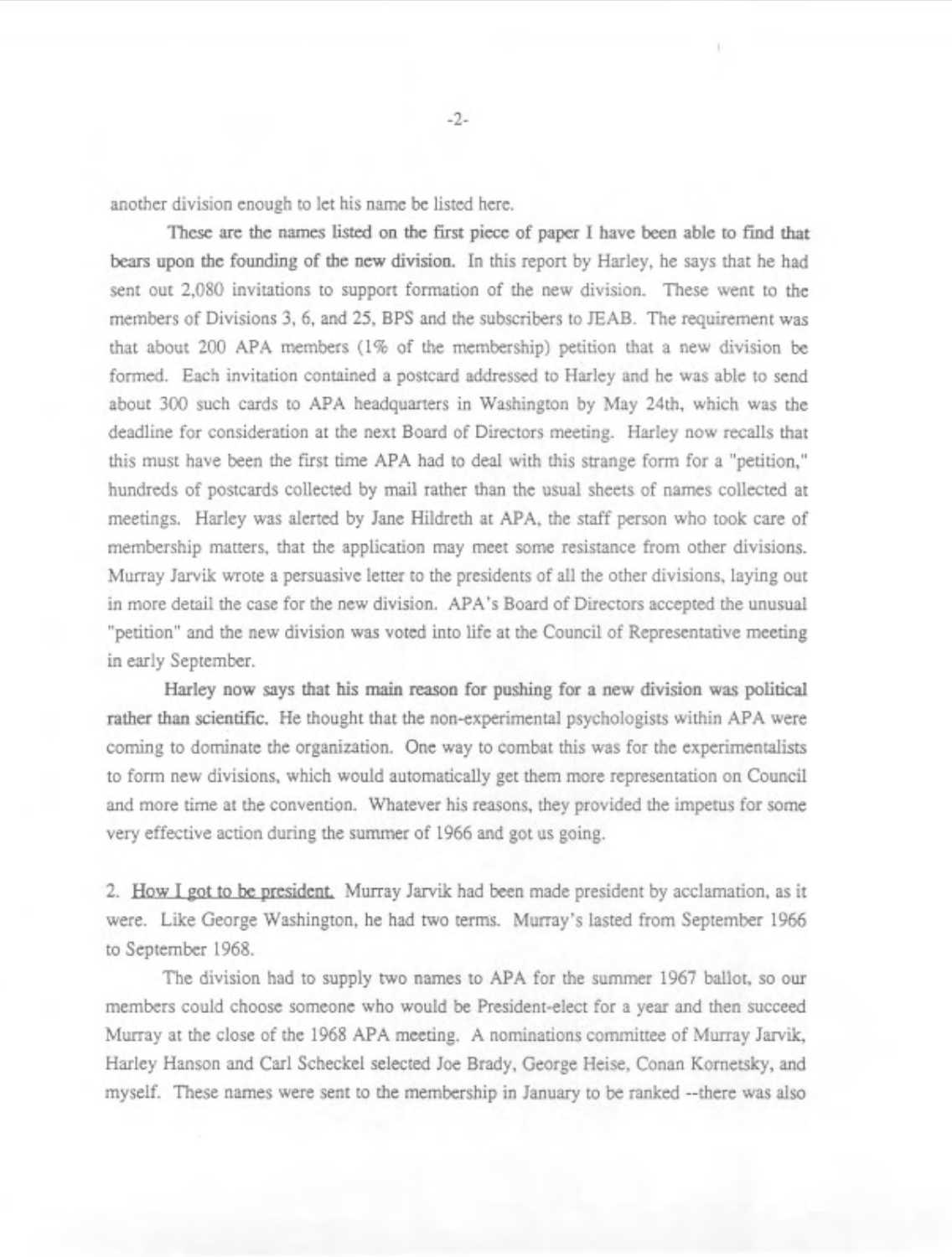space left for write-ins-- and the top two were then to appear on the APA ballot.

When I was asked to stand, I considered declining because I was the president of Behavioral Pharmacology Society for 1966 and 1967. But I figured there was no problem because Joe Brady would win. I was surprised to find myself on the final APA ballot, running against George Heise, I think. Joe Brady had changed his mind and had finally refused to run, I suspect partly because he was in the third year of a three-year term as the first president of Division 25. When Carl Scheckel wrote me on August 7th that I had been elected, I answered:

"I received your letter concerning my election to the high office of president-elect of division 28 with mixed emotions. Of course I'll serve. I must say that I find this whole thing somewhat ironic since I was less than enthusiastic about the initial formation of the new division; but the more I get into it the more enthusiastic I become."

3. My year as president, When I succeeded Murray at the end of the APA meeting in September 1968, the division was working well. Harley Hanson was running the newsletter, Carl Scheckel was still the Secretary, Peter Carlton still the Treasurer. We had just started to broaden our membership. Conan Kornetsky chaired the membership committee and had just reported at the business meeting that we had doubled our members by gaining 325 new ones. Of these, 275 came from a mailing to the Division of Clinical Psychology (Division 12)!

We had real money in the treasury. That was because we had a Corporate Affiliates membership that was growing: In late 1967, we had 4, which jumped to 10 in 1968, and 13 in 1969. This phenomenal growth was largely due to Carl Scheckel's efforts. He organized a concerted effort on everybody's part to sign up members and most of the large companies with significant efforts in behavioral pharmacology came aboard.

There was a continuing time cost involved in getting these funds. For one thing, a certain amount of public relations was involved. One of our corporate affiliates responded to Peter Carlton's request for another year's dues by writing that since "they do not know what the activities of the Division are, there seems little reason to continue [paying dues]." Peter alerted me and I dashed off a two and a half page, single-spaced report to our contact

 $-3-$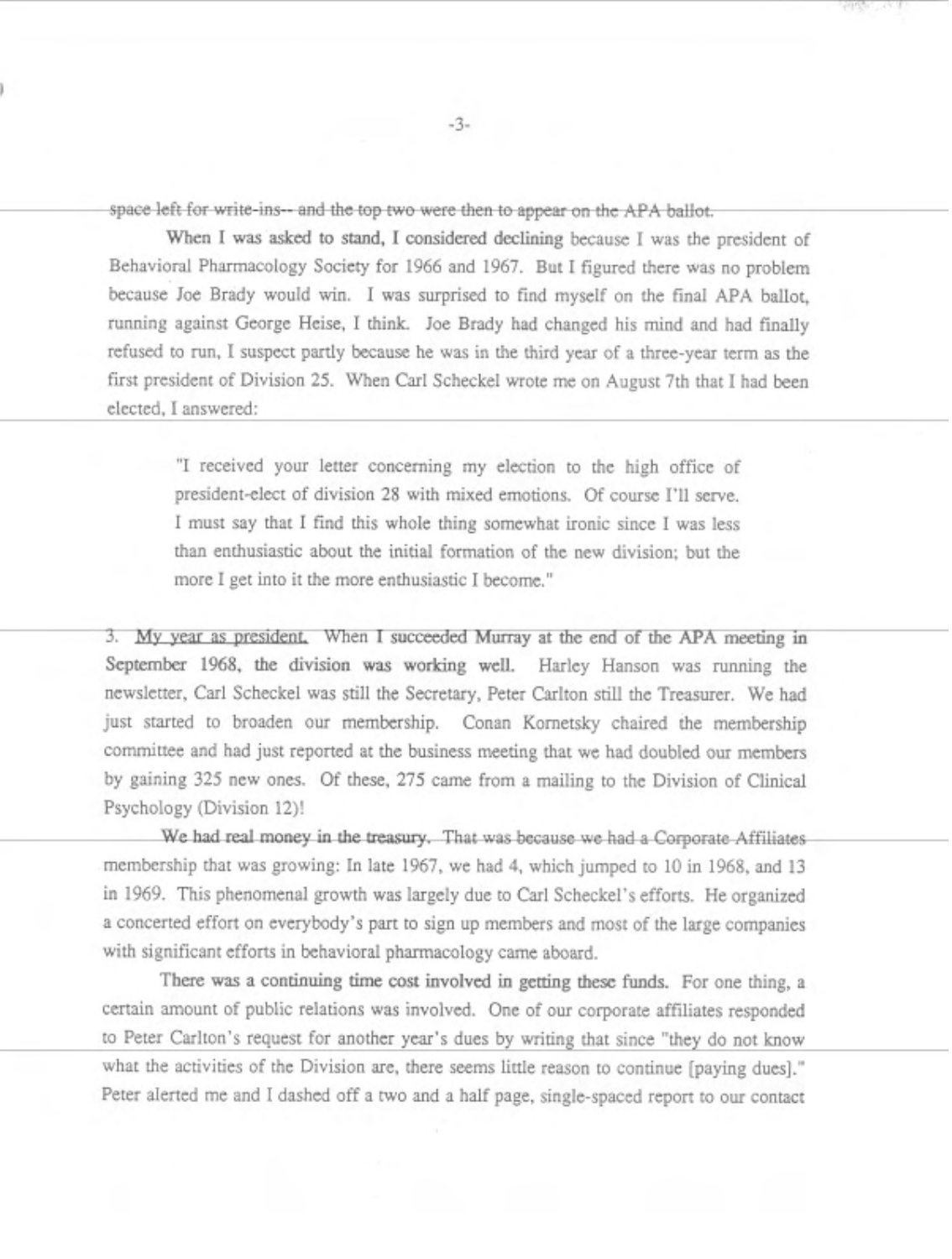at the disgruntled company, outlining all that we had done for humanity during the past year. A month later Peter reported that he received the company's dues.

This money allowed us to have some fun giving it away. In 1968, under Murray Jarvilk, we gave a \$250 cash prize for the best psychopharmacology paper presented at the APA meeting and cited the two runner-up papers for "Honorable Mention." For 1969, we increased the first prize to \$300, added second and third prizes of \$100 each, and added a research grant of \$500 to each of the three prizes. In that year, the prizes and grants went to excellent scientists at McGill, Princeton and the Rockefeller University. [\$500 in 1969 = about \$2,000 now]

We had two committees dealing with the papers, a regular program committee to schedule the papers, weeding out the weaker ones, and one to decide which papers would be given the prizes and grants. Since each committee had at least three members, all in different locations, a lot of paper moved in the mails. The difficulty of comparing briefly presented research findings in widely disparate areas were great and the reliability of our decisions probably wasn't very high. There were occasional glitches in the process. Time pressure dictated that the program and prize committees work concurrently. One year, the prize committee made its choice and then found that the program committee had not planned to schedule that paper! The problem was solved, the paper's author gave the paper and got the prize. No one was the wiser.

\*\*\*\*\*\*\*\*\*\*\*\*\*\*\*\*\*\*\*\*\*\*\*\*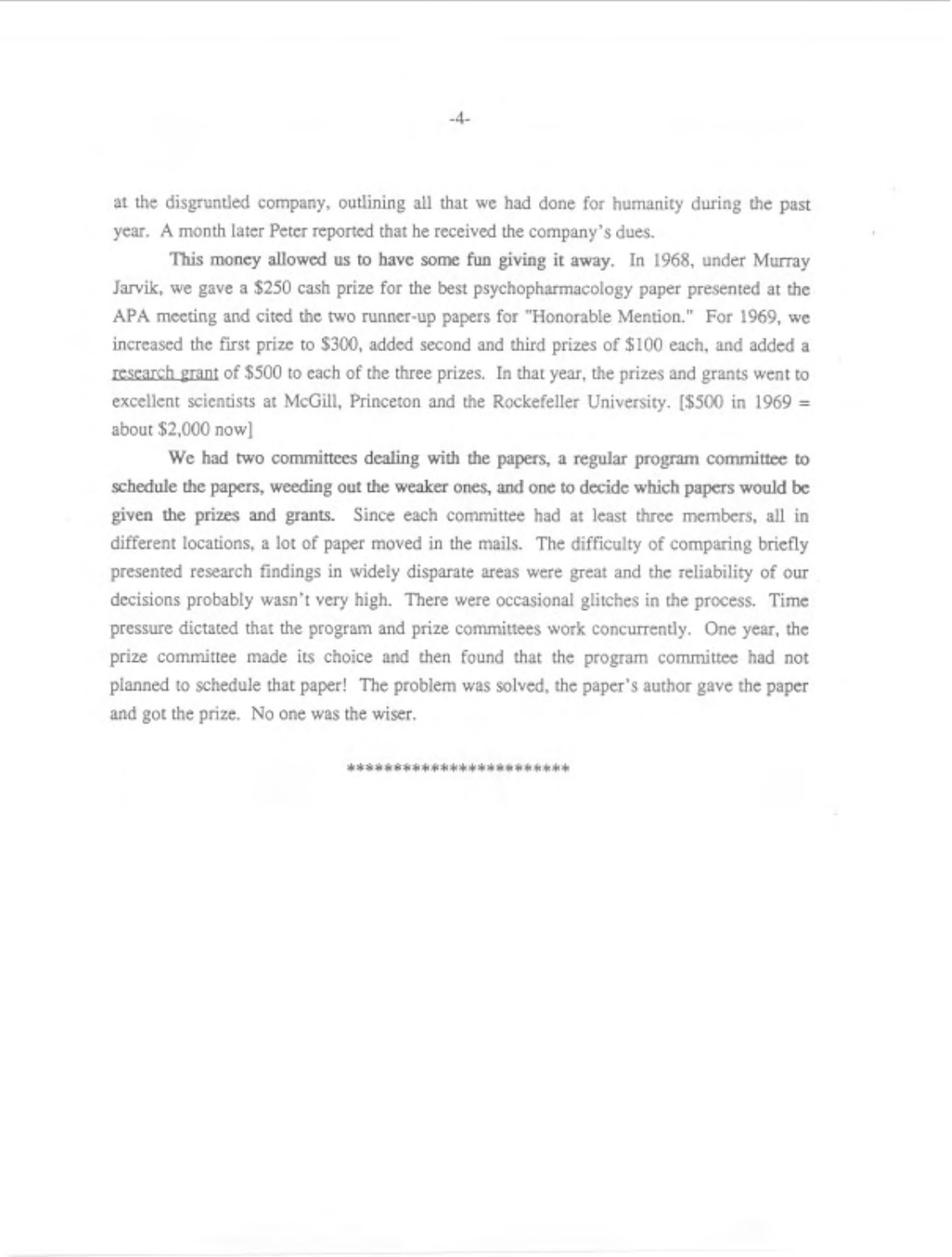Appendix to APA paper

The Founding of the Division of Psychopharmacology (Division 28)

by

## Victor G. Laties

The new division's most interesting time was the summer of 1966, when the division was being put together, mostly by Harley Hanson and Carl Scheckel and Murray Jarvik.<br>I hadn't been one of those strongly pushing for the founding of a new division. We

already had Division 25, (Experimental Analysis of Behavior), BPS (Behavioral Pharmacology Society), and ASPET (American Society for Pharmacology and Experimental Therapeutics)-- these served the needs of the particular group that rather suddenly started the Division of Behavioral Pharmacology. (That was the original name of Division 28; it went through the APA's Council of Representatives as that and was changed to Division of Psychopharmacology shortly thereafter.)

Sometime in the late spring of 1966, the "Committee for the Establishment of a Division of Behavioral Pharmacology" was established, primarily though the efforts of Harley M. Hanson. On May 18, Harley reported to its members that 2,080 invitations to support formation of the new division had been mailed out to prospective members. These were usually in the form of a postcard addressed to Harley, meant to be used by a single person, and was in the form prescribed by APA:

"The undersigned respectfully requests the establishment of the Division of Behavioral Pharmacology and agrees to become a member of such division if it is established."

The accompanying letter was in the form of a memorandum to the APA Council of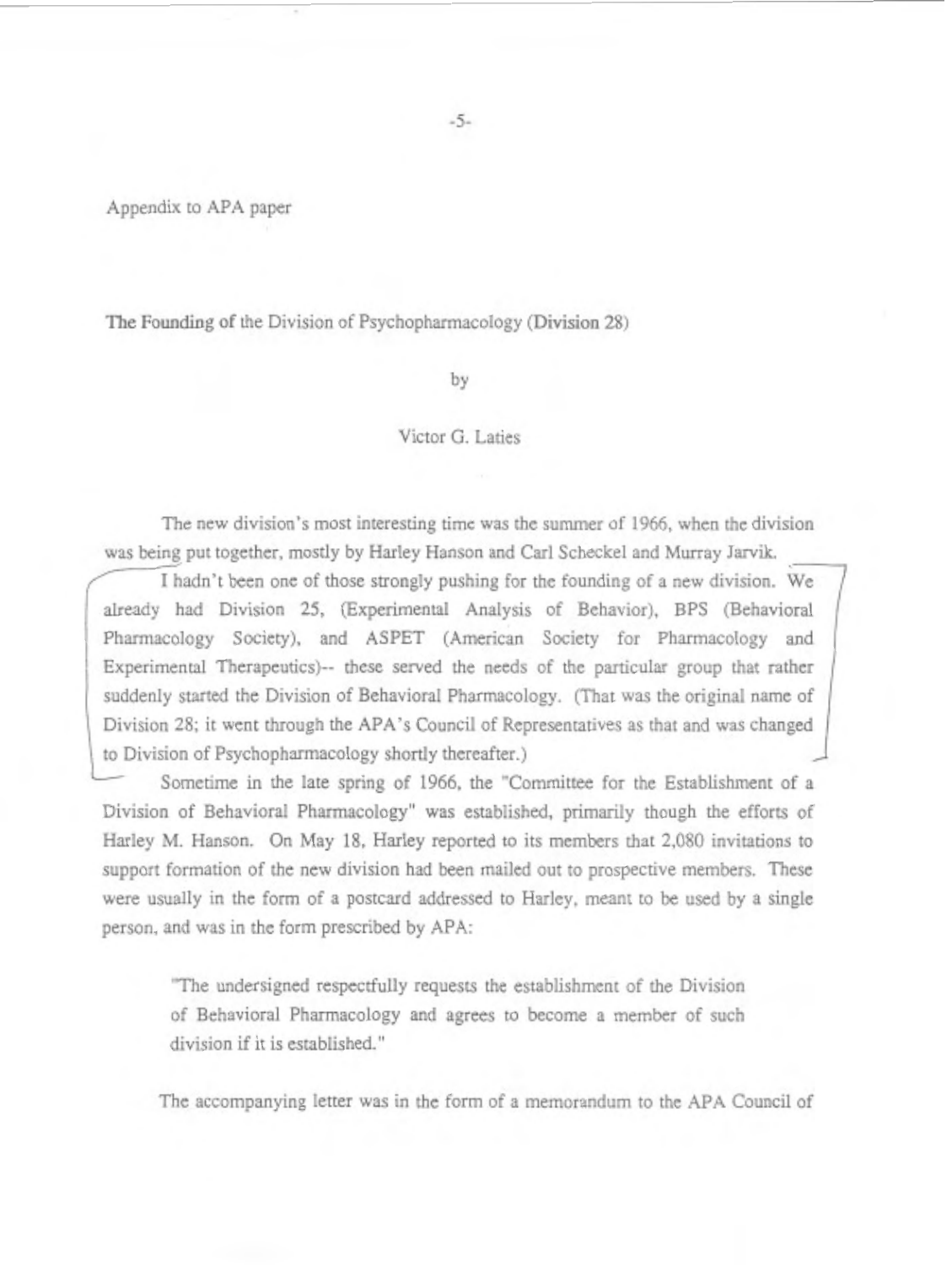Representatives, and included this explanation of why a new division was needed:

"...Since the mid-1950's, there has been an increasing interest in drug-behavior interactions in both academic and industrial laboratories. However, in spite of the increasing number of psychologists involved in pharmacological research and the development of a distinctive body of knowledge and techniques, the number of behavioral pharmacology papers presented at APA-sponsored meetings has remained small, and the number of papers published in APA journals by these investigators negligible. Most psychologists have solved the problem of obtaining an adequate forum by presenting their research under the auspices of other societies, notably at meetings of the Federation of American Societies for Experimental Biology and the American Society for Pharmacology and Experimental Therapeutics, often becoming members of the latter society. The end result of this trend is the increasing separation of this discipline from the main body of American psychology and decreasing interest in the training of students of this area."

This memorandum included the names of the "organizing committee," which consisted of John Boren and Joe Brady, both at Walter Reed; Peter Carlton, at Rutgers; Bob Edwards from NIMH; Jack Findley at the Institute for Behavioral Research; Irv Geller, New York Medical College; Harley Hanson, Merck; <u>George Heise</u>, Indiana University;<br>Murray Jarvik, Albert Einstein College of Medicine; <u>Conan Kornetsky</u> of Boston Murray Jarvik, Albert Einstein College of Medicine; Conan Kornetsky of Boston<br>University; Victor Laties, University of Rochester; Jim Olds, University of Michigan; Carl Scheckel, Hoffmann-La Roche; and Larry Stein, Wyeth. The more than 2,000 petitions were sent to members of APA Divisions 3 (Experimental Psychology) 6 (Physiological and Comparative Psychology), and 25 (Experimental Analysis of Behavior), and the members of the BE'S (Behavioral Pharmacology Society) and to the subscribers of JEAB (Journal of the Experimental Analysis of Behavior).

At least 200 APA members (1% of the membership) had to ask that the new division be formed and Harley was able to deliver the petitions from more than that to APA headquarters in Washington on May 24th, the deadline for consideration at the next Board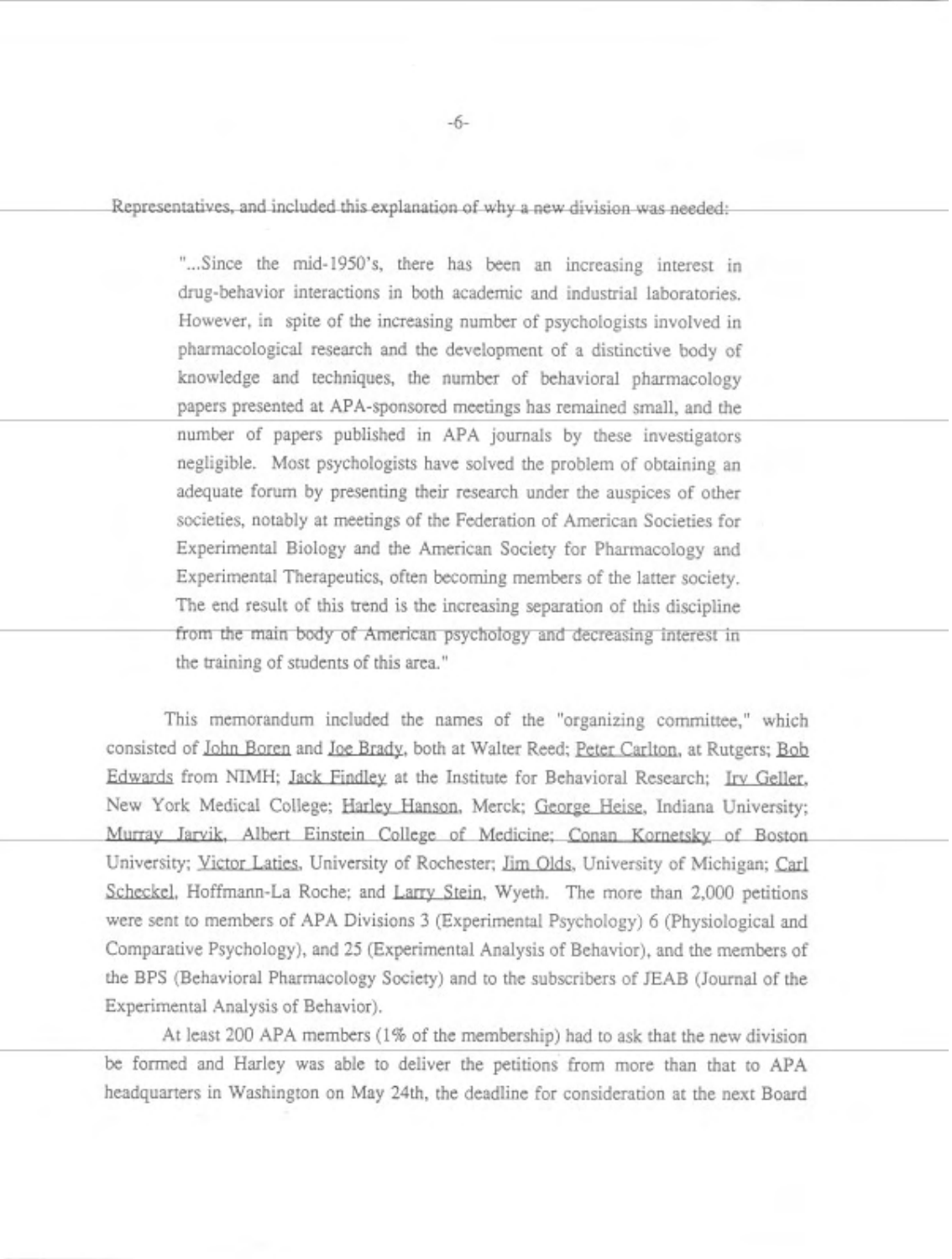of Directors meeting. Harley must have met that requirement with ease because he could write on June 20th that Jane Hildreth, who took care of such matters at APA, had allowed him to add names that came in after the May 24th deadline and he thought that the total charter membership would be about 320 to 330. In the same letter, Harley also reported to the organizing committee that the petition had been "reviewed by the [APA] Board of Directors and found to be in order and transmitted to the other Divisions for consideration."

He went on to say:

"Apparently there was some discussion about the apparent lack of organizing meetings, etc. It became apparent because most other Divisions were established only after much discussion, meetings, soul-searching, etc. However, it was pointed out that nowhere in the bylaws is there any demand that such gatherings be held before a petition can be considered by the Board of Directors and the Board (or at least one member) finally did concede this point."

I think this shows how much an ad hoc operation this all was, with Division 28 organized by a very few people with most of the work done by Harley and Carl Scheckel and Murray Jarvik. Another group was also coming in at the same time for approval of a Divison of Community Psychology, which became Division 27. 1'11 bet they had a more formal structure than the ragtag bunch of psychopharmacologists. Later in the same letter, Harley mentioned that Jane Hildreth had suggested that there might be a good chance of resistance arising when the other divisions received the formal petition for comment, adding, "I suspect that she was responding to the discussion that took place during the Board of Directors meetings." Many years later, Harley recalled that the board may also have been reacting to the unusual postcard petitions, not the usual sheets of paper covered with signatures which had been solicited at meetings.

On July 25th, Murray Jarvik wrote the presidents of all the existing divisions APA Council meeting scheduled for during the APA convention the beginning of September. Murray wrote to the presidents of all the other divisions, asking for support, explaining why we wanted to start the new division, and addressing very directly any concern they may have had about overlapping membership with the existing divisions of the APA: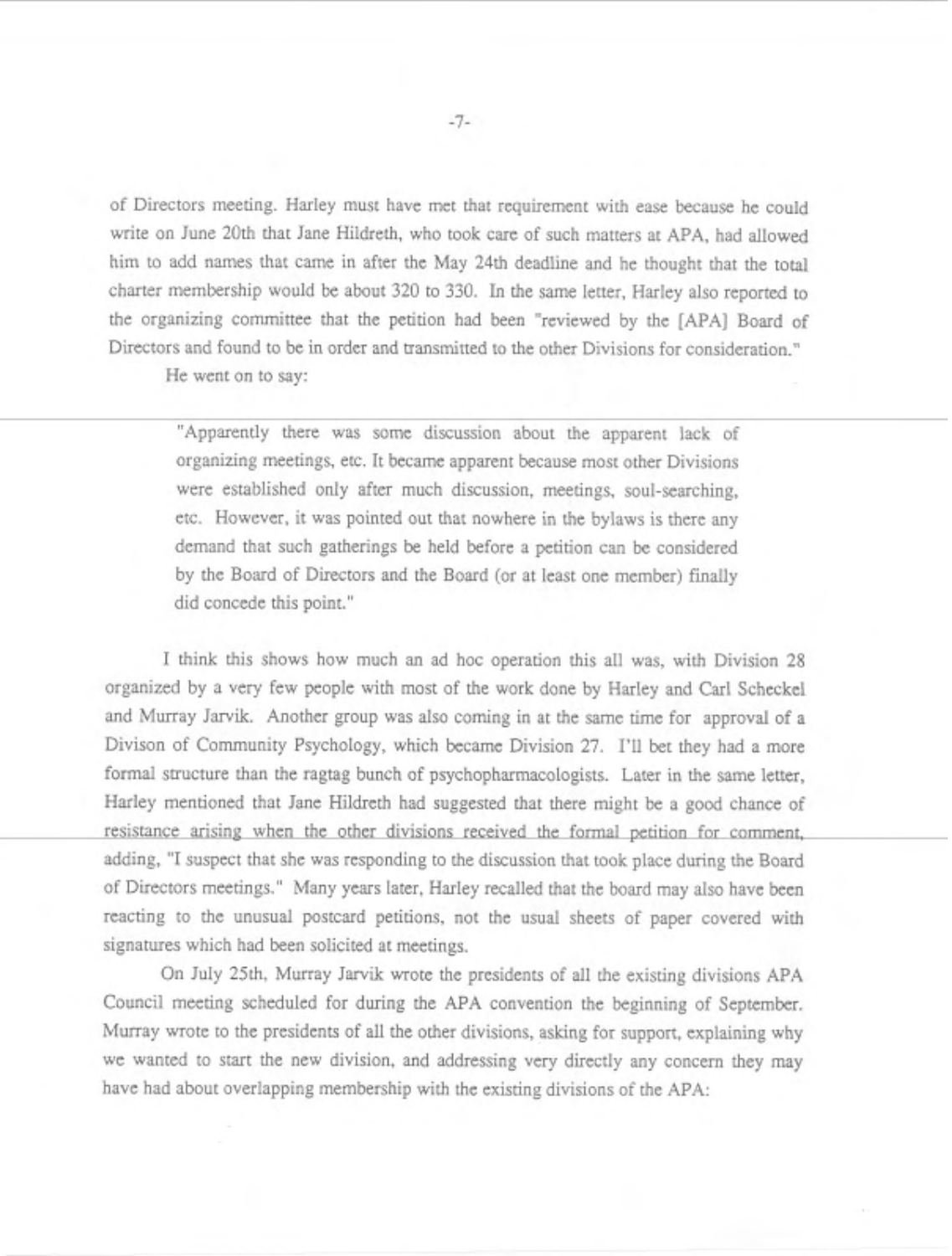"To be sure, the greatest number of petitioners presently belong to Divisions 3,6 and 25. However, there were petitioners from every other division except the Consumer Division.... Psychological pharmacology is a very broad field with both basic and applied aspects and this division should attract members from all parts of the American Psychological Association."

That pitch worked and there was no problem; apparently no one objected at the Board of Directors meeting or when the Council met the next day, September 6th.

A week before the meeting, on August 29th, Harley had sent the committee provisional by-laws and described how they have got to get something in, don't try to revise them now, and so on. He then continued:

"I have made up a list of Provisional Officers, for the most part not consulting anyone. The desire of some members of the Organizing Committee to change the name of the Division [change from 'behavioral pharmacology' to 'psychopharmacology'] must wait until after we are established....I hope that it is apparent to everyone that we don't have time for too much discussion at this point and that also nothing irreversible is being decided. "

'The provisional officers he listed were Murray Jarvik, President and Representative to Council; Carl Scheckel, Secretary; Peter Carlton, Treasurer; Larry Stein and Harley Hanson as further Representatives to Council; Conan Kornetsky, John Boren, George Heise and Vic Laties as members of the Executive Committee.

The first meeting of the new Executive Committee took place on Oct. 14th at Albert Einstein in New York. Seven of the nine members attended: Jarvik, Carlton, Heise, Kometsky, Laties, Scheckel and Stein; Boren and Hanson were absent. We were then obviously on our way. The name was changed from behavioral pharmacology to psychopharmacology at that meeting. **As** I recall, two people voted against this change, myself and one other, perhaps George Heise.

The first scientific program, at the 1967 APA meeting, was superb. We had been given 11 hours and we used them all. The symposia at our first divisional meeting were at a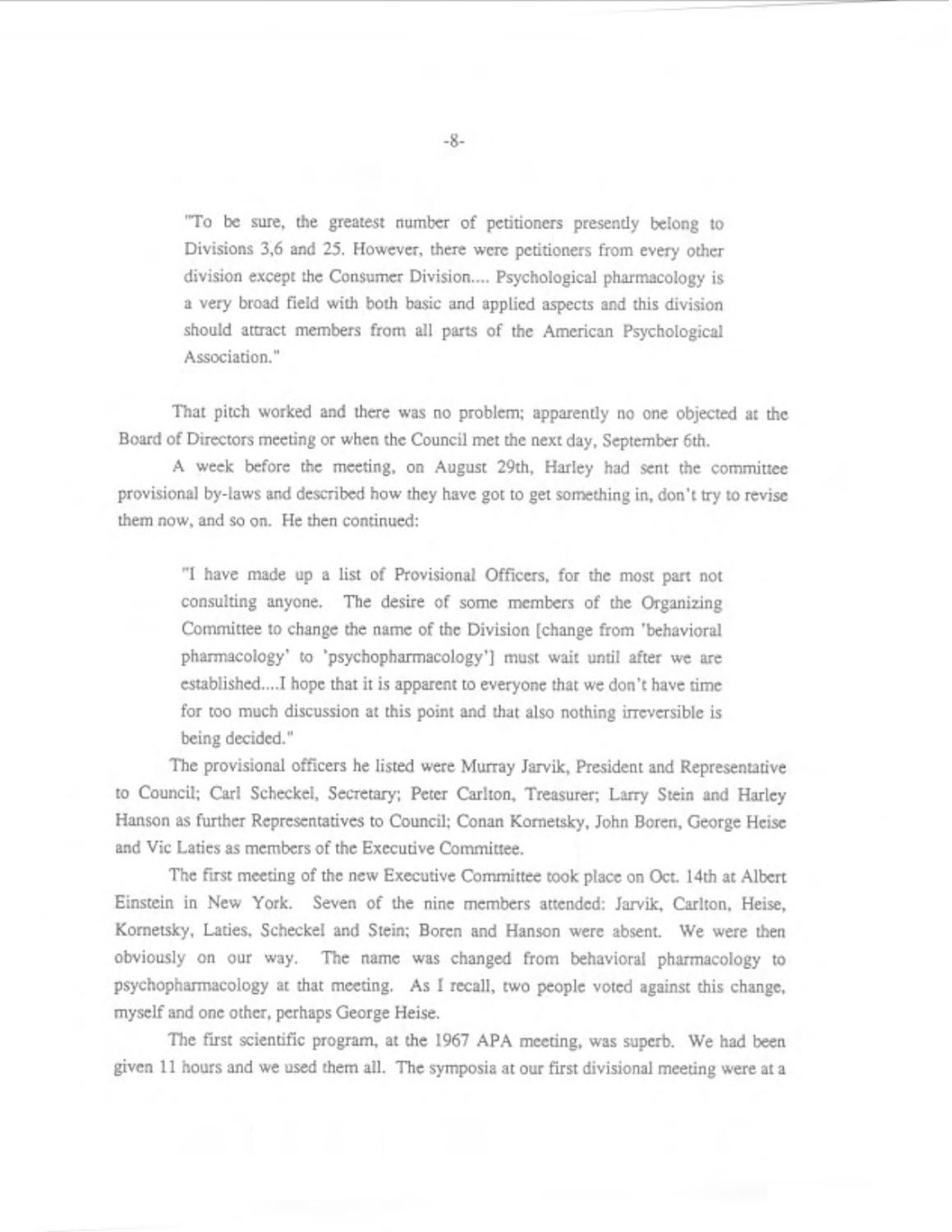high scientific level. For instance, the first symposium listed here is on brain amines -it was organized by Larry Stein- chaired by Joe Brady, with the participants being Julie Axelrod, Carl Scheckel and Ed Boff, Larry Stein, and Albert Weissman. Seymour Kety and Peter Dews served as discussants. Axelrod was given the Nobel Prize a few years later. And Conan Kornetsky ran a symposium on addiction and drugs as reinforcers. It had papers by Jim Weeks, Bob Schuster, and J.R. Nichols, and had Jerry Jaffe as the discussant.

Harley Hanson was the first editor of The Needle, our newsletter. Vol. 1 No.1 was dated January 1967. Vol. 1 No. *2* was labelled Summer 1967 and contained the program for the September APA meeting. Harley continued to edit The Needle through 1968, putting out issues labelled Vol. 1 No. 3 January and Vol. 1 No. 4 Fall. He continued as its editor into my term but I can't find a copy of any issue labelled 1969 even though he was still editor on May 29, 1969, when I wrote him asking if he could get out an issue containing our program at APA that September. The minutes of the September I business meeting state: "Harley Hanson resigned as Newsletter Editor and as Representative to Council. His resignations were accepted with deep regret." He been serving as our representative to the APA Council of Representatives and got more and more annoyed by what he believed was a politicization of the Council. Council voted to cancel a contract that APA had made to hold its own convention in Chicago in 19??. But after Mayor Daley's police rioted at the 1968 Democratic National Convention in Chicago, Council voted to abrogate the contract.

.... On 10/17/68, early in my term, I made a note to myself: "Called HM Hanson. Needle is mailed to 300 APA list + 600 members. Thinking of resigning as Rep to Council." [cf his ltr of 6/16/67]<br>Why was Division 28 started when it was? I called Harley Hanson a few months

ago and he told me that his reason was purely politicai. He wanted to increase the influence of the experimentalists within APA and thought that starting new divisions did that, adding members to council, getting more program time at meetings, etc. The issue of program time was critical in driving the operant conditioners to starting Division 25. When Ron Wood interviewed me and asked whether that was important in this case, I at first did not think so. But then I remembered that Bernie Weiss and I once had a paper rejected by Division 3. It was the first paper reporting on the use of the titration procedure with analgesics. We thought it was pretty good and were highly annoyed. Maybe I wasn't as much against the founding of this division as I first remembered. There is much to be said about having more